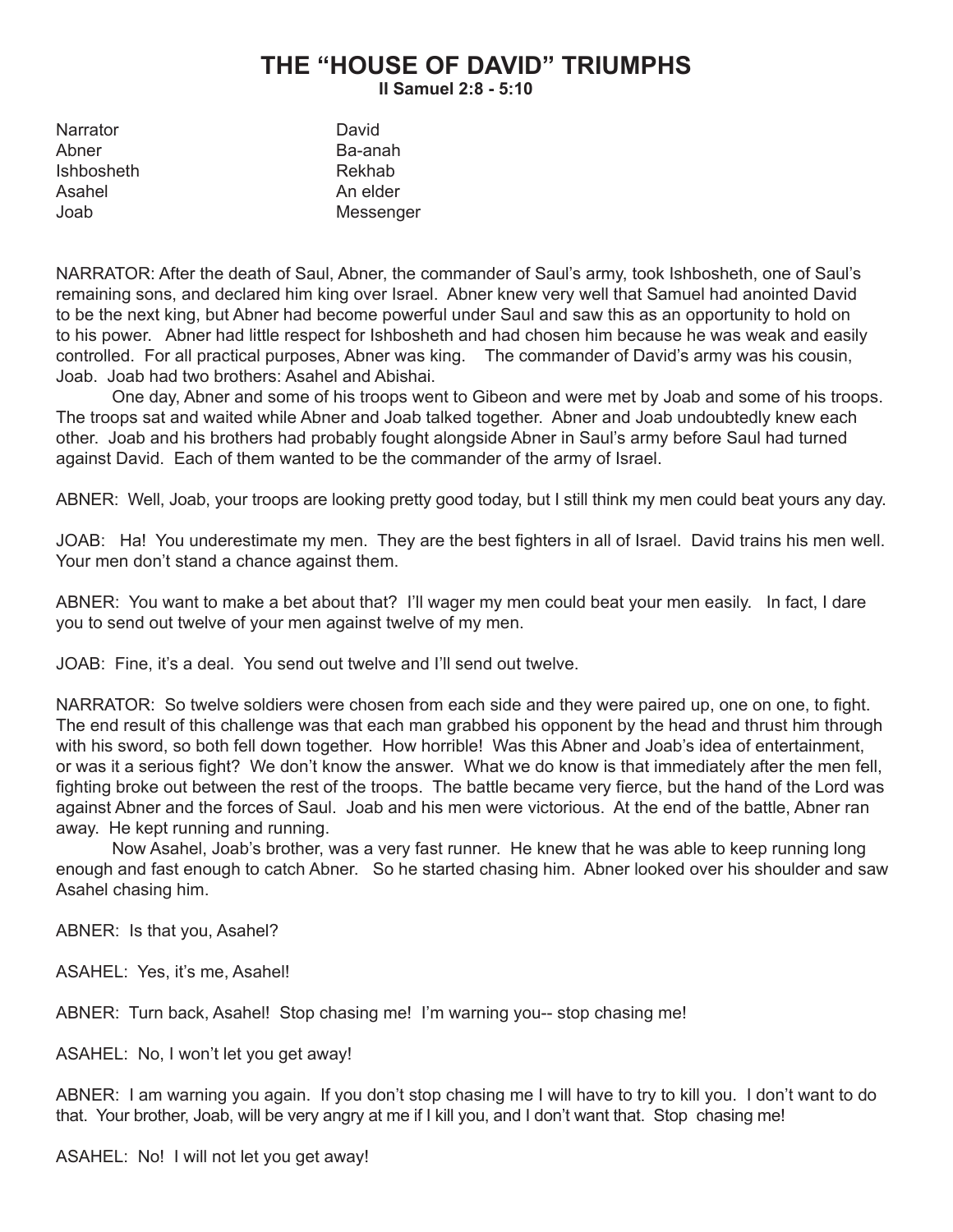NARRATOR: Despite Abner's warnings, Asahel would not stop. So Abner felt he had no choice but to kill Asahel. Abner struck Asahel with the blunt end of his spear so hard that it went through his stomach and came out his back. Needless to say, Asahel died. When Joab and Abishai found out what happened, they went after Abner. Abner's men rallied around him to protect him and they all ran to the top of a hill. Abner yelled to Joab from the top of the hill.

ABNER: Must the sword keep on devouring? You know this is not going to end well. More men will die if you keep chasing me. It's not like we are Philistines. We are brethren, after all. Stop chasing me!

JOAB: Truly, if you had not spoken to me, I would have kept chasing you until morning. However, I will now call off the attack.

NARRATOR: Joab blew the horns to signal his men to retreat and that was the end of this particular battle. Abner's side lost a total of 360 men while Joab's side only lost 20. Asahel was consider a hero and was buried in Bethlehem. Joab and Abishai did not forget what Abner had done. They would get their revenge eventually.

More battles occurred between the house of Saul (under Ishbosheth and Abner) and the house of David (under Joab). Over time, David's forces became stronger and stronger. Abner could see the prophecy being fulfilled. God was obviously on David's side. One day Abner had a fight with Ishbosheth.

ISHBOSHETH: Abner, I heard a rumor that you are going to take one of my father's widows and make her your own wife. You know this is not allowed. The king's wives are not allowed to remarry.

ABNER: What? Who cares about your silly rules?! Rizpah loves me and I love her. What's wrong with that?

ISHBOSHETH: I will not allow it!

ABNER: Oh yeah? We'll see about that. I don't have to listen to you. You are nothing without me! You are only king because I made you king. It was my choice. I can do as I please!

NARRATOR: Abner became very angry at Ishbosheth.

ABNER: I have kept showing loyalty to your father's household these seven years since his death. I have fought many battles to keep you in power. But if you are going to challenge me about trivial things like which women I want to marry, I will no longer prop you up. I quit! God has doomed your father's family, anyway. Everyone knows God told Samuel that David would be the next king. I think it's time I switched sides.

NARRATOR: So Abner sent a messenger to David, saying:

MESSENGER: To whom but you does this land belong? If you will make a covenant with me and promise not to kill me, I will see to it that you are crowned king over all of Israel.

NARRATOR: David sent a reply and said:

MESSENGER: Yes, I will make a covenant with you. I will promise not to kill you. However, I will not meet with your in person unless you bring along with you Saul's daughter, Michal *(mee-KAHL)*, who is my wife. Saul gave her to me as a reward for killing 100 Philistines. I want her back.

NARRATOR: Abner told Ishbosheth that Michal must be returned to David. Ishbosheth had no choice but to submit to David's demand. He told Michal she had to leave the man she was married to now, and go back to David. David had to do this because any sons Michal might have would be legitimate heirs to the throne of Saul. Someone could take one her sons and declare him to be the rightful king, just as Abner had done with Ishbosheth. David had to make sure that there was no one in Israel who could potentially threaten his kingship.

This accomplished, Abner gathered the elders of Israel together and spoke to them: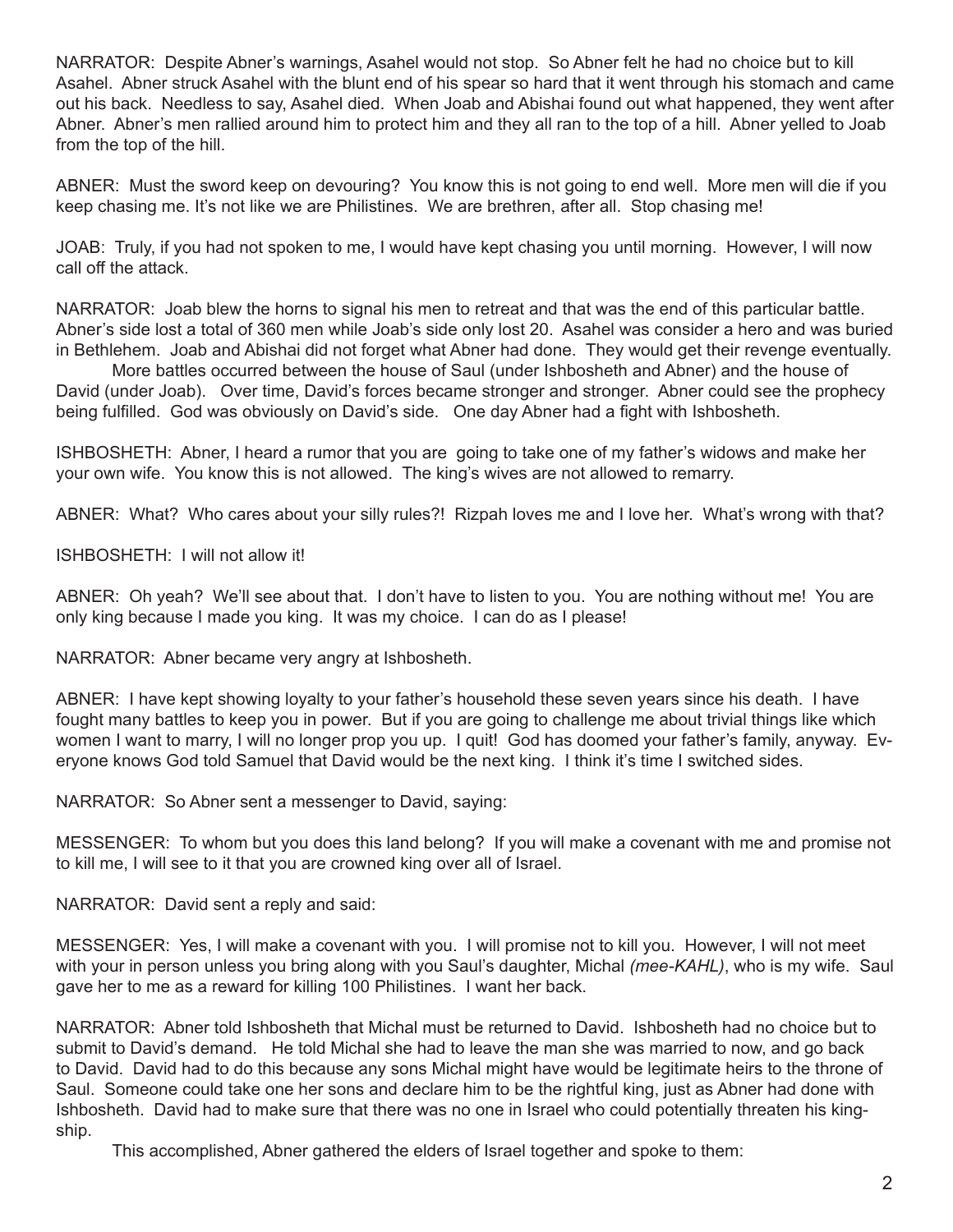ABNER: For a long time now, some of you have been wanting to make David king. He led our armies against the Philistines and had great success. We can see that God is with him. I have decided to switch sides and no longer support the house of Saul. I am in favor of making David king. We all know the prophecy about him being the next king. Let's go ahead and do it!

NARRATOR: The elders agreed so Abner went to see David. David prepared a feast for Abner and treated him as an honored guest, not as an enemy. Joab was not at this meeting. He was out town.

ABNER: I promise to you that I will bring all of Israel under your rule. I know this is God's will.

DAVID: I accept your proposal. I will make a covenant with you. Go in peace.

NARRATOR: So Abner went back to gather Israel together. Just after he left, Joab came back to town. When he was told that Abner had been there and that David had treated him as a guest and make a peace treaty with him, he was furious.

JOAB: David, what have you done?! Don't you know how sly Abner is? I'll bet he was lying to you. He probably came to spy on you. He's probably planning an attack right now!

DAVID: No, he came in peace and offered friendship.

JOAB: Don't trust him! He'll betray you!

DAVID: No, I have decided to make peace with him and trust him.

NARRATOR: Joab left David and decided to take matters into his own hands. He was still angry at Abner for killing Asahel. This seemed like the perfect time to get his revenge.

JOAB: Men, we are going after Abner! However, I want to trick him. Let's pretend we are coming in peace. That will let me get close to him. Then I'll kill him.

NARRATOR: Joab's plan worked. He approached Abner and at first pretended to be friendly. He said he wanted to speak to him privately. After drawing Abner aside, he pulled out his sword and struck Abner down. Then he fled. When David heard what Joab had done, he was angry at Joab. This was not a good start to David's new kingship. David spoke out against this evil deed.

DAVID: What Joab did was not by my command! This was his idea, and his alone. I am not quilty of the blood of Abner. The guilt is upon the head of Joab. May curses from God fall upon Joab and his family as payment for this wicked deed!

NARRATOR: Then David gave Abner a huge funeral and told everyone in Israel to mourn for Abner.

DAVID: A prince-- a great man-- has fallen this day in Israel. Everyone lament for him!

NARRATOR: David would not eat or drink anything during the whole day of the funeral. When the people saw how sad David was about Abner, they knew that he had not told Joab to do what he did. The people could see that David wanted peace between Saul's family and his family. This made everyone like David even more.

When Ishbosheth heard that Abner was dead, he was terrified. He knew he could never rule on his own, without Abner. Everyone knew this. Two men decided to take matters into their own hands and get rid of Ishbosheth. Their names were Ba-anah and Rekhab. They arrived at the house of Ishbosheth in the middle of the day when it was very hot and most people were taking a mid-afternoon rest. Ishbosheth was lying on his bed taking a nap.

BA-ANAH: How are we going to get into the house? You know there are always people guarding the house.